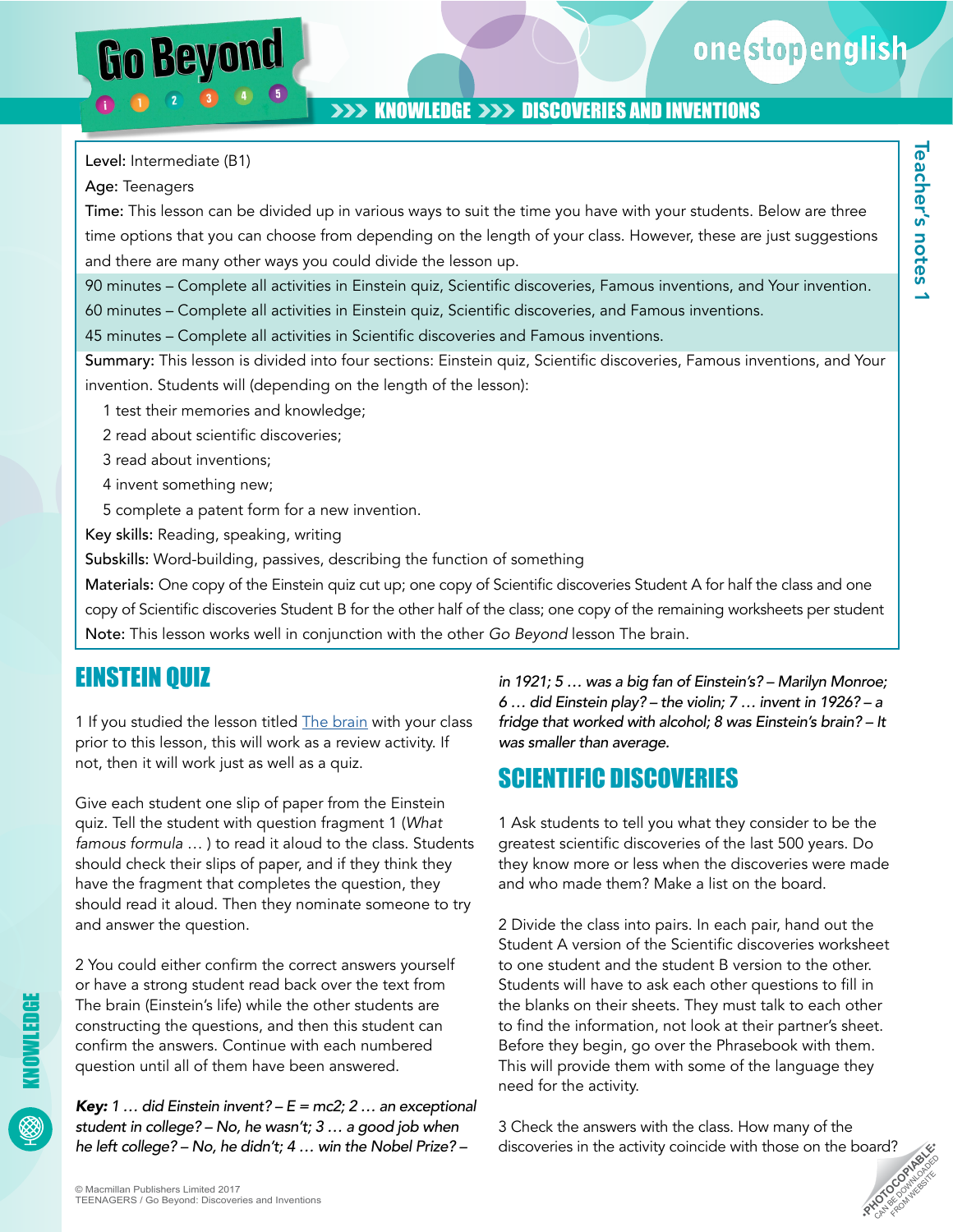# Go Beyond

## onestopenglish

Teacher's notes 2

**Teacher's notes 2** 

## **>>> KNOWLEDGE >>> DISCOVERIES AND INVENTIONS**

## FAMOUS INVENTIONS

1 Write the following on the board in four columns, but note that it is in the correct order, so scramble it as you write. Ask one student to come up and draw lines connecting a name of their choice with the correct invention, country, and date. Then ask another student to either correct any mistakes the previous student made, if he or she knows better, or connect another name with the correct information.

Names: *Louis-Sébastien Lenormand, Gottlieb Daimler, Simon Lake, John Walker* 

Inventions: *parachute, motorcycle, submarine, matches* 

Countries: *France, Germany, USA, England* 

#### Dates: *1783, 1885, 1894, 1827*

2 Once all the information has been correctly connected, ask a student to produce a sentence using all the information for one of the names; for example, *Louis-Sébastien Lenormand, who was French, invented the parachute in 1783.* 

3 Introduce the idea of important inventions that we use all the time in our everyday lives and elicit a few examples.

4 Divide the class into groups and give them the following categories:

- *the kitchen*
- the office
- *medicine*
- *transportation*
- *communications*
- *food and drink*

Ask them to make a list of as many inventions and innovations as they can think of in each area. Have groups send a volunteer to write the items from their lists on the board.

5 Hand out the Famous inventions worksheets. Tell students to read the texts about the origins of everyday 6 When most pairs/groups have finished, write the answers on the board in random order. Tell students to check their answers and try to fill in the blanks with any inventions that were missing.

*Key: 1 lift; elevator; 2 false teeth (or dentures); 3 Aspirin; 4 golf; 5 ketchup; 6 dry cleaning; 7 Coca-Cola; 8 shopping carts; 9 coffee; 10 sticky notes; 11 toothpaste; 12 bikini; 13 iron*

7 Confirm the correct answers.

8 Next, have students work in pairs or small groups, creating as many true sentences as they can using the table in the worksheet.

9 Explain to students that one of the texts is not a true account of the invention. Which of the texts do students think is most unlikely? Take a vote.

10 Reveal the correct answer.

*Key: The story that isn't true is number 4 – golf. The sport was invented in Scotland but not as this story describes. The true origins of the game are unclear and much debated.*

## YOUR INVENTION

1 Ask students to think about what they would create if they were in a position to invent anything they liked. Elicit some suggestions. It could be something serious such as a new form of transportation or something to help developing countries. Alternatively, it could be something funny such as a teacher eradicator or a homework doer! Explain that in order to protect their idea, they will need to fill in a patent application form. This will stop someone from stealing and using their invention.

2 Have students work individually or in pairs to complete the patent application form on the Your invention worksheet.

3 When they have finished, divide the class into two groups. Tell one group that they are inventors and the other that they are financiers. The inventors have to try to persuade the financiers that their invention is workable and useful and that it deserves financial backing. The financiers have to ask questions to decide if they will

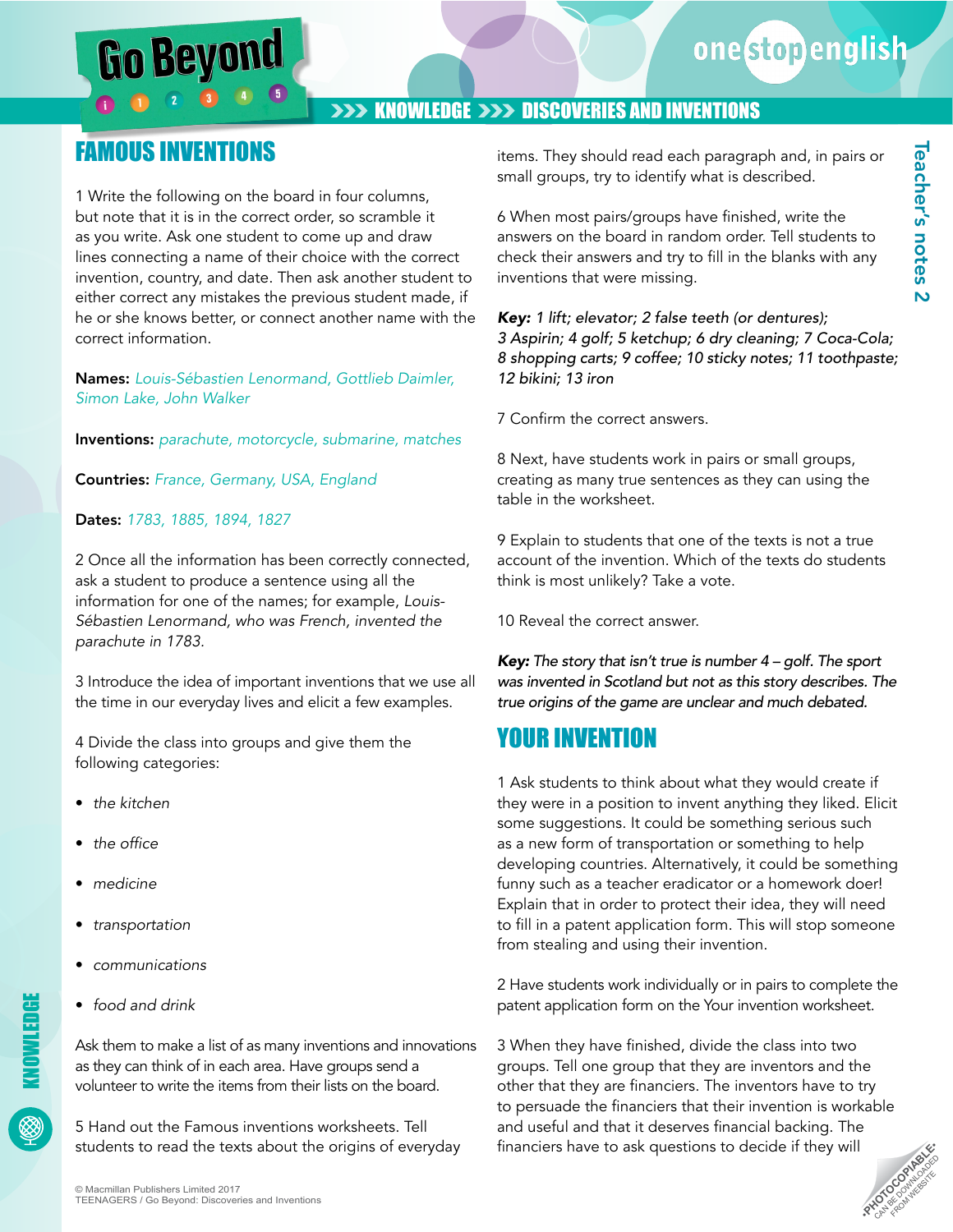## onestopenglish

## **>>> KNOWLEDGE >>> DISCOVERIES AND INVENTIONS**

invest in the development of the invention. Elicit possible questions they should ask, such as:

- *What can it do?*
- *How will it work?*
- What benefits will it bring?

**Go Beyond** 

4 When they have completed the interview, the students can switch roles.

5 Finally, hold a vote to find out which of the inventions the class considers:

- *the most useful,*
- *the most likely to exist in the near future,*
- *the most unlikely ever to exist,*
- *the most imaginative, and*
- *the most dangerous.*

### HOMEWORK TASK

Students research an invention or discovery and write a short text about it. It should be in the style of the descriptions in Famous inventions, giving just clues to the invention or discovery but not revealing what it is. In the next lesson, students read their texts aloud and their classmates guess what it is they're describing.



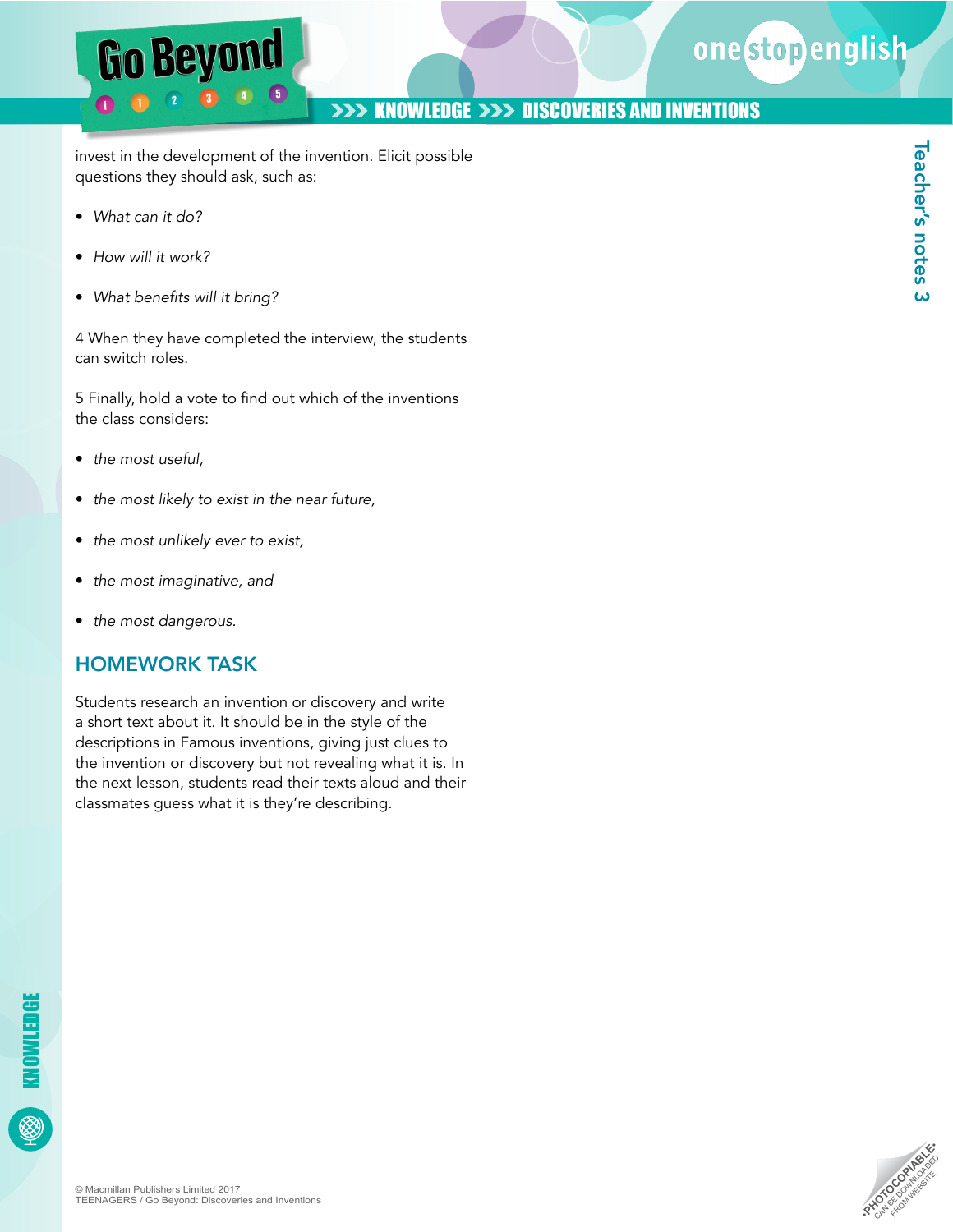





**COM** WEBSITE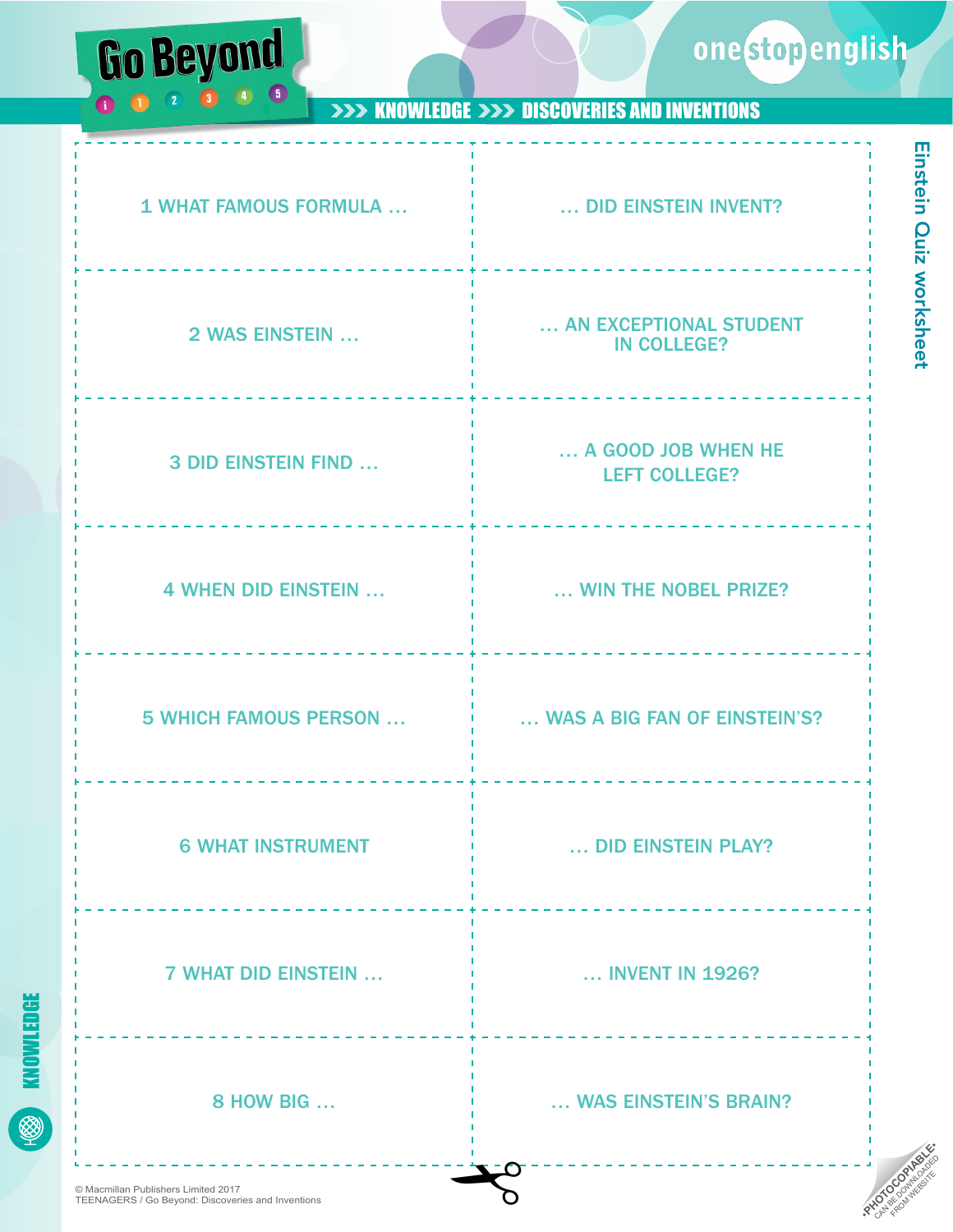

## SCIENTIFIC DISCOVERIES

**Go Beyon** 

**Your partner has the information you need to fill in the blanks below. Ask your partner questions to find the missing information. Also answer your partner's questions so that your partner can fill in his or her blanks.**



- 1 In 1543, Nicolaus Copernicus told the world that
- 2 In 1666, Isaac Newton came up with the theory of gravity.
- 3 In  $\frac{1}{2}$  In  $\frac{1}{2}$  In  $\frac{1}{2}$  In  $\frac{1}{2}$  and  $\frac{1}{2}$  and  $\frac{1}{2}$  and  $\frac{1}{2}$  are Darwin published a book on his theory of natural selection.
- 4 In 1864, Louis Pasteur explained to a group of famous scientists his belief that germs cause many diseases.
- 5 Marie Curie conducted research on radioactivity. In 1903, she became the first woman to
- 6 In 1928, Alexander Fleming discovered the antibiotic penicillin.
- 7 In 1929, Edwin Hubble formed his theory that the universe is .

.

8 In 1953, James Watson and Francis Crick discovered the structure of the DNA molecule.

#### **PHRASEBOOK**

#### Asking someone for missing information

- What did ... discover / invent in ...?
- In what year did … ?
- Let me guess. He / She / They ... Is that right?
- I remember learning about this. Was it … ?
- How do you spell that?

#### Giving someone a clue

- I'll give you a clue. It begins with …
- Let me give you a hint. It's something to do with …

#### Giving someone missing information

- It was in the year …
- He / She / They invented / discovered that …
- It's spelled ...

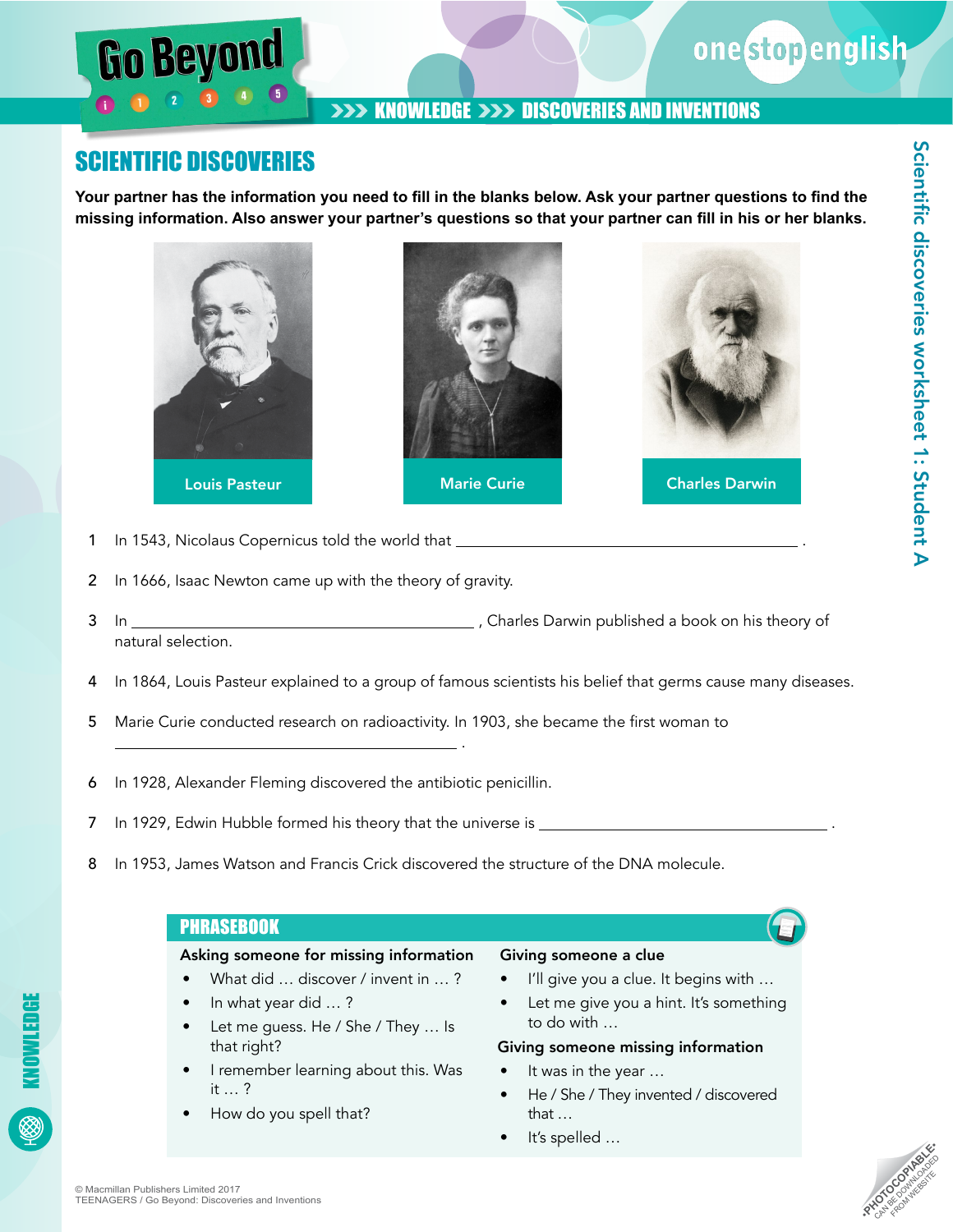

## SCIENTIFIC DISCOVERIES

Go Beyon

**Your partner has the information you need to fill in the blanks below. Ask your partner questions to find the missing information. Also answer your partner's questions so that your partner can fill in his or her blanks.**



- 1 In 1543, Nicolaus Copernicus told the world that the earth moves around the sun.
- 2 In 1666, Isaac Newton came up with the .
- 3 In 1859, Charles Darwin published a book on his theory of natural selection.
- 4 In 1864, Louis Pasteur explained to a group of famous scientists his belief that \_\_\_\_\_\_\_\_\_\_\_\_\_\_\_\_\_\_\_\_\_\_\_\_\_\_\_ cause many diseases.
- 5 Marie Curie conducted research on radioactivity. In 1903, she became the first woman to win a Nobel Prize.
- 6 In 1928, Alexander Fleming discovered the antibiotic .
- 7 In 1929, Edwin Hubble formed his theory that the universe is expanding.
- 8 In , James Watson and Francis Crick discovered the structure of the DNA molecule.

#### **PHRASEBOOK**

#### Asking someone for missing information

- What did ... discover / invent in ...?
- In what year did … ?
- Let me guess. He / She / They ... Is that right?
- I remember learning about this. Was it … ?
- How do you spell that?

#### Giving someone a clue

- I'll give you a clue. It begins with …
- Let me give you a hint. It's something to do with …

#### Giving someone missing information

- It was in the year ...
- He / She / They invented / discovered that …
- It's spelled ...

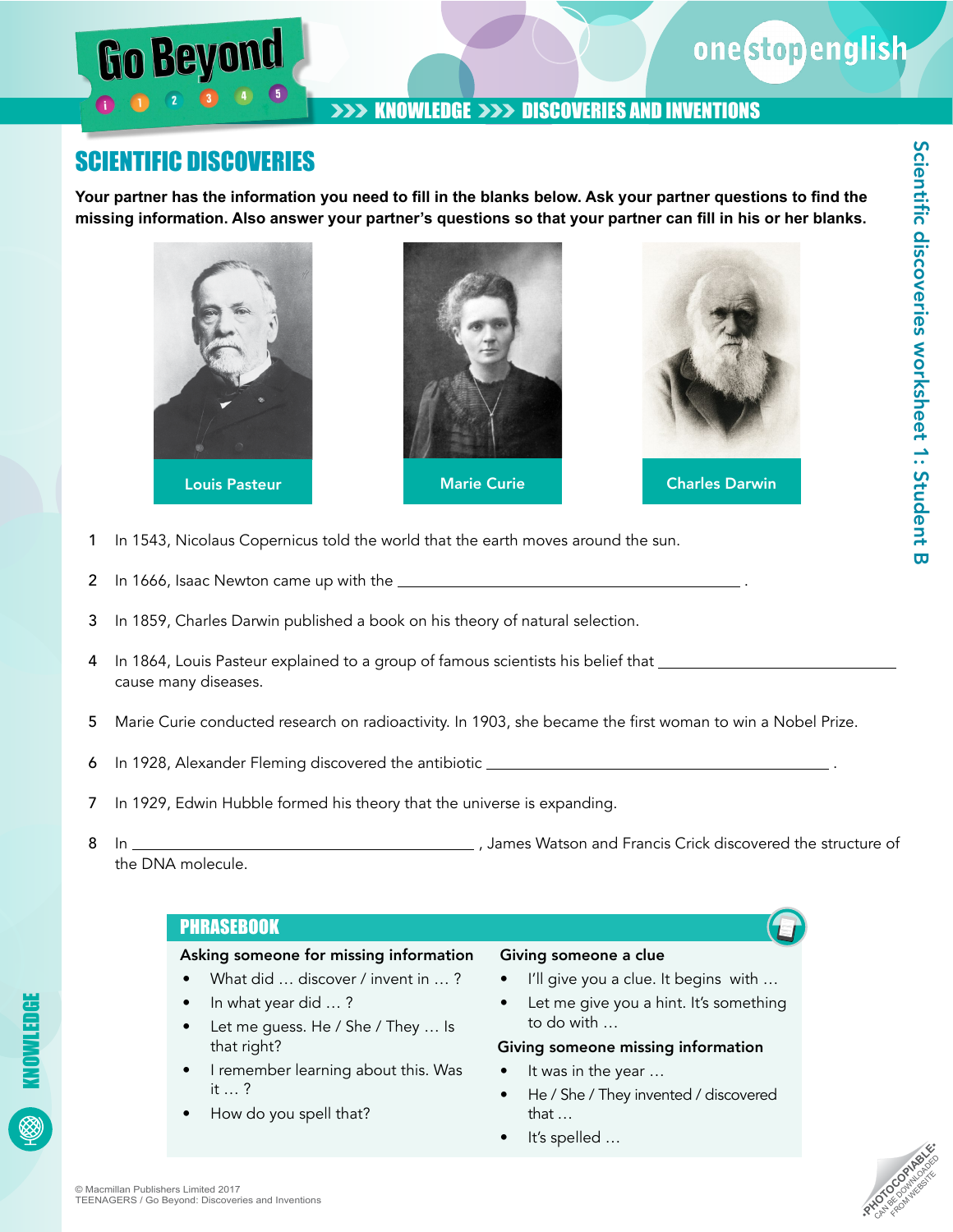

## FAMOUS INVENTIONS

**Go Beyon** 

**Read these descriptions of how some everyday objects were invented.** 

- King Louis XV of France was the first person to have one. It was constructed on the outside of his palace at Versailles. He used it to go from the first floor to the second. Today it's called a **in the UK** and an \_\_\_\_\_\_\_\_\_\_\_\_\_\_\_\_\_\_\_\_ in the USA.
- 2 The earliest ones were found in a 16th-century grave in Switzerland. They were made from animal bone, and the upper and lower sections were joined with metal wire. It was common to use animal bones until the 19th century. Unfortunately, the bones had to be replaced every few years because they turned brown and smelled bad. Today we call them \_\_
- 3 This drug was first produced by a French scientist in 1853 but he found no use for it. Forty years later, a German pharmacist used it to treat his father who was suffering from rheumatism. The pharmacist marketed the drug in 1899 and it went on sale in Britain in 1905. Now the brand name is known around the world.
- 4 The game was first played in Scotland as a way of settling a dispute over land. Two gentlemen both claimed that a small green field belonged to them. They made a hole in the field and agreed that the first one to hit a ball into the hole using only a stick would become the owner of the land. And that was how was manufus was born.
- 5 The Chinese were probably the first to make a sauce with this name, using it to accompany fish or shellfish. It was brought to Europe in the 17th century, and the recipe adapted to use ingredients available in the West. Tomatoes were added to the sauce in the USA in the 1790s. The recipe for was was finally perfected by Henry Heinz in 1876.
- 6 The process was first discovered in 1855 by a Frenchman. He accidentally spilled a bottle of turpentine on someone's dress and was amazed to find that, rather than leaving a stain, it actually made the material cleaner. It was the birth of the process we know as \_
- 7 This drink was first made in the USA in 1886. A pharmacist was developing a soft drink. The drink he made contained cola-nut extract, sugar, caffeine, coca leaves, and vegetable extracts. A few months later, his assistant accidentally mixed the drink with soda water and this became the drink we know today as \_\_\_\_\_\_\_\_
- 8 These were invented by an American supermarket owner in 1937 when he noticed that his customers were struggling with their groceries. He converted folding chairs into containers and added wheels to help make shopping easier. Today every supermarket has **with the symmum**
- 9 Legend says that its quality as a stimulant was discovered by a shepherd in Yemen who noticed that his sheep couldn't sleep after eating the red fruit on the bush. Records show that it was drunk as early as 1420 and later became popular in Syria and Turkey. It became popular in Britain in the 18th century. Today many people can't imagine life without \_
- 10 An American research worker discovered a glue that would stick things together so lightly that they could later be removed. At the time, he made no use of the discovery. Ten years later, a colleague needed to mark some pages of his book without damaging it, and he had the idea of using the glue on one edge of paper notes. Today we all use .
- 11 It was a doctor in ancient Rome who first advised people to use a paste made of vinegar, honey, salt, and ground glass. Later, urine was recommended as a way to fight decay. Fortunately, this practice ended in the 19th century and today's \_\_\_\_\_\_\_\_\_\_\_\_\_\_\_\_\_\_ tastes much better!

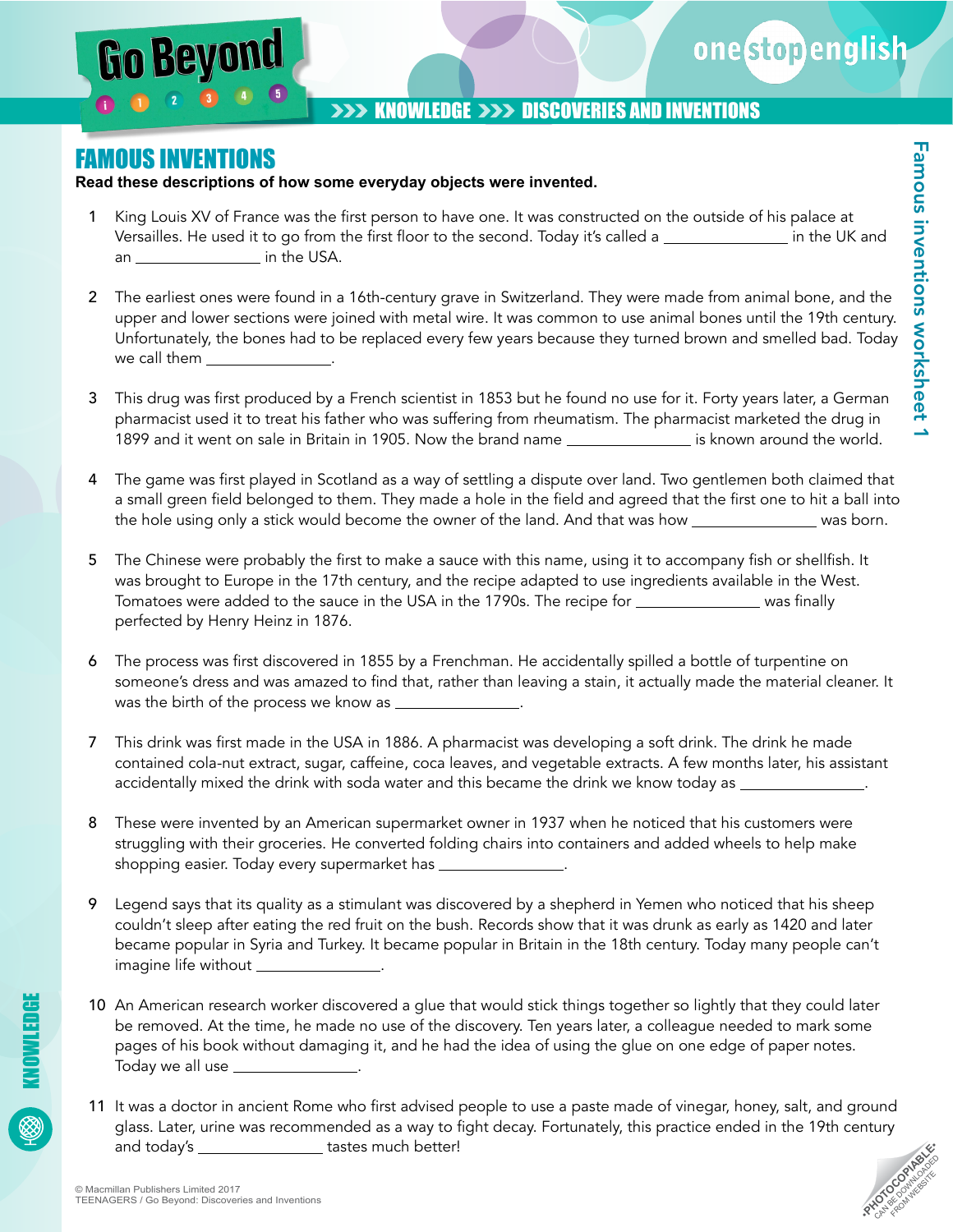

- 12 In 1946, a French designer presented this daring two-piece garment in his new collection. He named it after the atomic bomb the US government had exploded four days earlier on the Pacific island of the same name. It was so outrageous that the models refused to wear his \_
- 13 In the fourth century, the Chinese used hot coals in brass. In the West, the "smoother," made of wood, glass, or marble, was used cold until the 15th century. The first electric \_\_\_\_\_\_\_\_\_\_\_\_\_\_\_\_\_\_\_\_\_ was produced in 1882, although most houses didn't have electricity at that time.

#### **Without looking at the texts above, combine the information below to make as many true sentences as possible.**

| The elevator   |      | first made       |    |             |                      |
|----------------|------|------------------|----|-------------|----------------------|
| False teeth    |      | invented         |    | Switzerland | in the 16th century. |
| Aspirin        |      |                  |    |             |                      |
| Golf           |      | first used       |    | China       | in 1853.             |
| Ketchup        | was  | first discovered | by | Louis XV    | in 1855.             |
| Dry cleaning   | were | first found      | in | a Frenchman | in 1886.             |
|                |      | first produced   |    | Scotland    | in 1937.             |
| Coca-Cola      |      | designed         |    | an American | in 1946.             |
| Shopping carts |      | first played     |    |             |                      |
| The bikini     |      |                  |    |             |                      |

For example, The elevator was first used by Louis XV.

**Go Beyond**